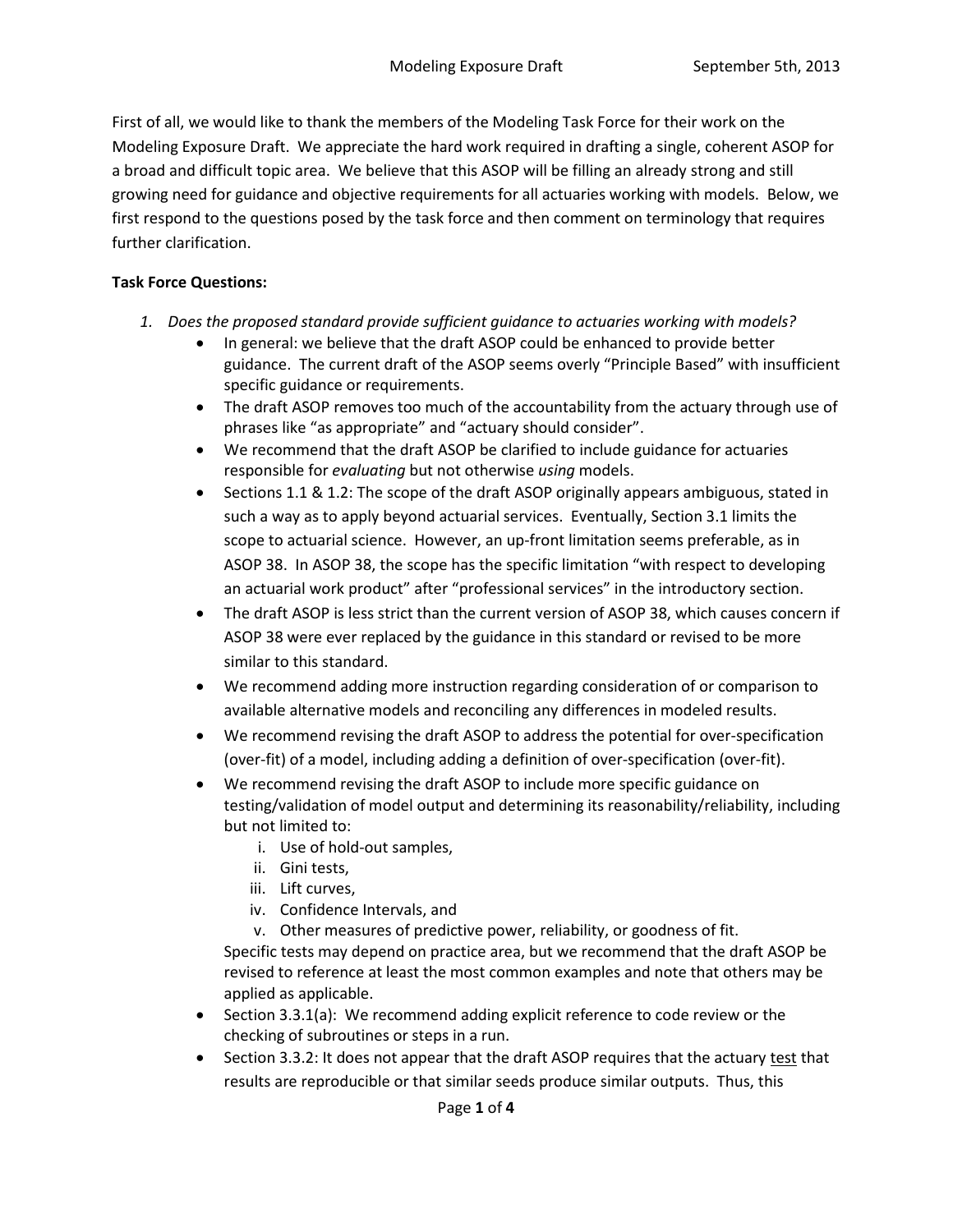requirement seems theoretical. We recommend that the draft ASOP be revised to clearly require that the actuary confirm that the results are reproducible or that similar seeds produce similar outputs.

- At points the language in the draft ASOP, e.g. "realization", is uncommon or unused by Property and Casualty actuaries; this is perhaps a holdover from the Life Committee Draft. We suggest a review by the Property and Casualty members of the Task Force focused on using language that is common or standard across actuarial areas of practice.
- *2. Is the proposed standard sufficiently flexible to allow for new developments?*
	- The ASOP may be too flexible generally, as noted in our responses to Questions 1, 3, 4, and 5.
- *3. The draft ASOP starts with a wide scope, but allows the actuary to use professional judgment to identify those instances (such as those involving minimal reliance by the user, or resulting in a non-material financial effect) where some guidance described in this ASOP is not appropriate or practical. Is this clear and appropriate?*
	- In general: we believe that the draft ASOP should be revised to contain guidance that is more clear and appropriate. Specifically, the allowance for professional judgment without a disclosure requirement is too extensive in the current draft.
	- Section 1.2/3.1.1: There is ambiguity in the use of the terms "minimal reliance" and "minimal financial effect".
		- i. It is unclear what is meant by "intended model users" in Section 3.1.1.
		- ii. Does minimal reliance by the user necessarily imply minimal reliance by the principal, client, or regulator?
		- iii. Does minimal financial effect in the opinion of the user necessarily imply minimal financial effect in the opinion of the principal, client, or regulator?
		- iv. It is unclear what is meant by "minimal financial effect". For example, consider a segmentation analysis where smoothing the tail ends of a curve has a serious financial impact for a few policyholders but a minimal financial effect for the program overall. Is this an instance where full application, including the disclosure requirements, of the ASOP is not required?
	- Section 3.3.1(c): Stating both "consider" and "where practical" seems redundant and to encourage omitting a peer review.
	- Section 3.1.2: The actuary is required to make a "reasonable and appropriate attempt" to satisfy a, b, and c – but is it fair or reasonable for an actuary to proceed with using a model where they have (attempted but) failed to satisfy a, b, and c? This is concerning, especially since model vendors may not be inclined to volunteer limitations of their models.
- *4. In those instances where some guidance described in this ASOP is not appropriate or practical and the deviations from guidance are "not material," the actuary does not need to disclose these deviations. Is this clear and appropriate?*
	- In general: this appears to at times be inappropriate. We believe that Section 4 should have stricter disclosure requirements and more clarity regarding documentation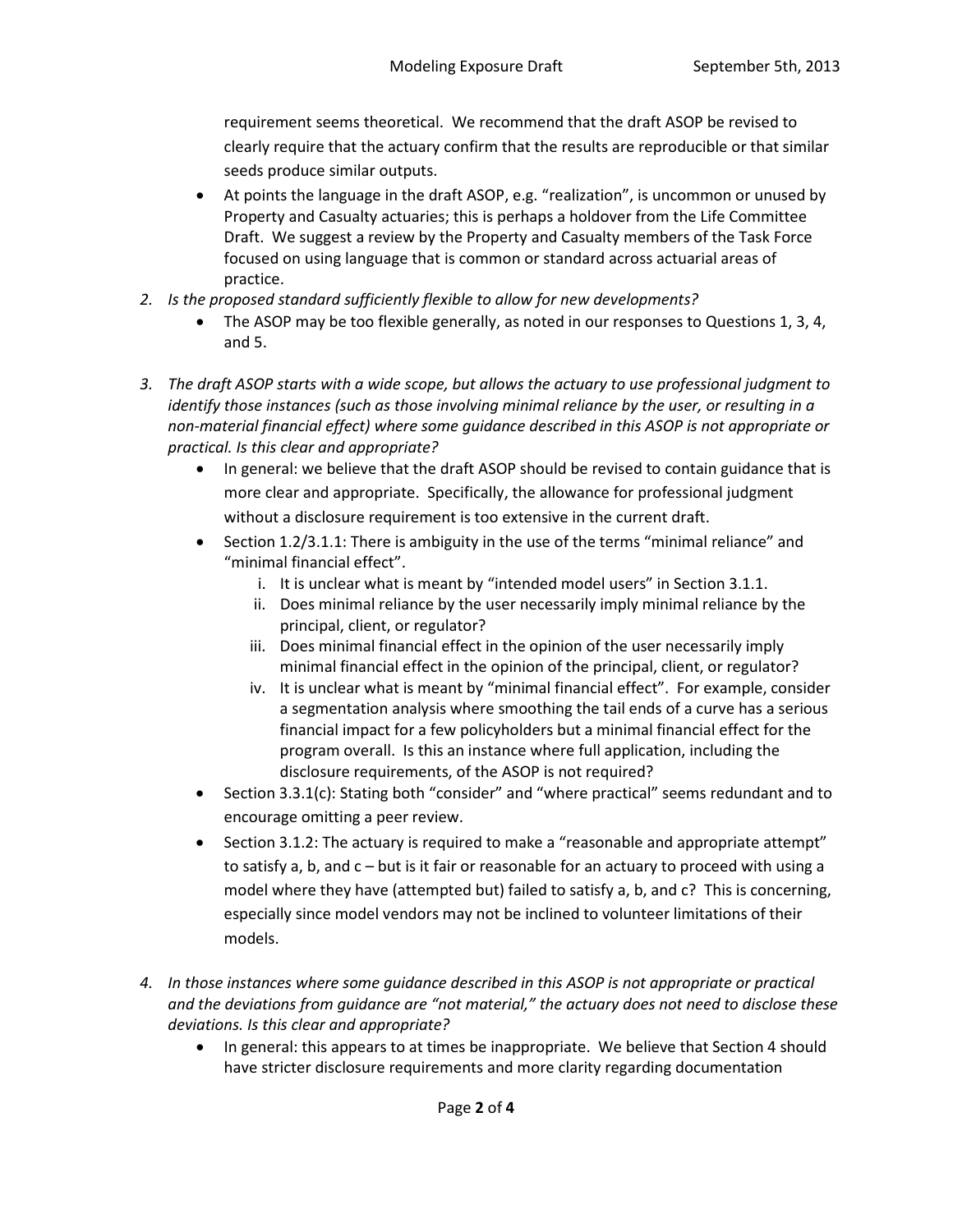requirements. Specifically, the actuary should be required to always disclose deviations where the draft ASOP currently states disclosure not to be necessary.

- Section 4.1.2: The current draft ASOP states that "the actuary should disclose the following, as appropriate: …failure to meet intended purpose"; a model's failure to meet its intended purpose should always be disclosed. We recommend that disclosure should be "when applicable" rather than "as appropriate".
- Section 3.1.3: We recommend always disclosing deviation from the guidance of the ASOP. As an example of the ambiguity when disclosure is only sometimes recommended, consider how the actuary is to know if a deviation is material if they only have a basic understanding of the model, as allowed by Section 3.1.2.
- *5. Appropriate documentation simplifies later use and development of current models as well as allowing easier review by principals and other actuaries. Section 3 contains guidance with regard to documentation. Is this guidance clear and appropriate?*
	- In general: we believe that the clarity and appropriateness could be improved. The draft ASOP requires more clarification on documentation and validation, such as specifying that a description of the validation tests performed and a summary of their results are to be included in the documentation.
	- Section 3.2 provides too many exemptions from the requirements of the standard for the actuary ("consider documenting" as opposed to "document").
	- Section 3.4: Rather than explaining the changes subsequent to "a prior realization (scenario)", explaining the changes subsequent to "last presented realization (scenario)" is more appropriate. The distinction here comes from the likelihood of there being multiple scenarios run between presentations to the principal, client, or regulator.
	- Section 3.4.1(d): This section would be improved by including specific reference to both general and specific sources of uncertainty.
- *6. Does the use of bold font to identify defined terms improve the readability and clarity of the standard? If not, what suggestions do you have to improve the recognition of defined terms in the standard?*
	- Bold type is fine. Hyperlinks, as suggested by another commenter, are also acceptable. Variable fonts, as recommended by another commenter, are very distracting and unacceptable.

## **Undefined and Defined Terms Requiring Clarification:**

- 1. Undefined terms that are ambiguous or confusing:
	- a. Over-Specification: Add definition, including "over-fit" as an alternate term.
	- b. Stress Testing: Add definition.
	- c. Practice Area: As used in Section 3.6, how specific is a practice area? Is a regulatory actuary reviewing a filing in the same practice area as a company actuary who prepared a filing? Is it possible to make this a defined term?